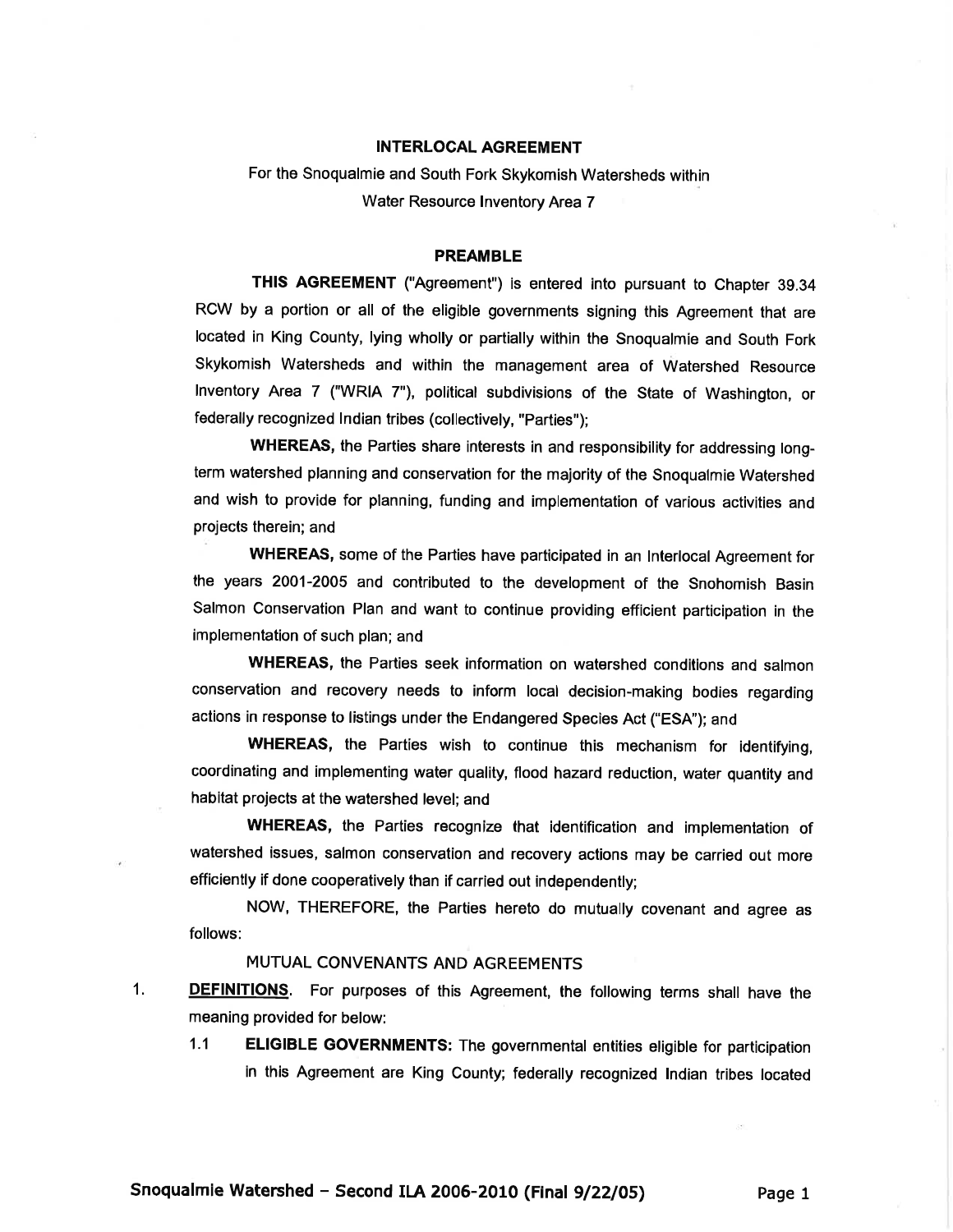within WRIA 7; the Cities of Carnation, Duvall, North Bend, Snoqualmie, and Sammamish; and the Town of Skykomish.

- SNOQUALMIE WATERSHED FORUM: The "Snoqualmie Watershed Forum" created herein, the governing body responsible for implementing this Agreement, is comprised of designated representatives of eligible governments who have authorized the execution of and become Parties to this Agreement. 12
- SNOHOMISH BASIN SALMON RECOVERY FORUM: The "Snohomish Basin Salmon Recovery Forum" (hereinafter referred to as "the Recovery Forum") is the cooperative body comprised of local governments, the Tulalip Tribes, special districts, and stakeholder representatives from throughout the Snohomish WRIA. 1.3
- Snohomish River Basin Salmon Gonservation Plan: The "Snohomish River Basin Salmon Conservation Plan" (hereinafter referred to as "the Salmon Conservation Plan") is the document developed by the Snohomish Basin Salmon Recovery Forum outlining actions for salmon recovery in response to listings of chinook and bull trout under the ESA. 1.4
- STAKEHOLDERS. "Stakeholders" refers to those public and private entities within the WRIA 7 who reflect the diverse interests integral for planning for recovery of the listed species under the ESA, which may include but is not limited to agriculture, environmental and business interests. 1.5
- PURPOSES. The purposes of this Agreement include the following: 2.
	- 2.1 To provide a mechanism and governance structure for the protection and restoration of the health of the Snoqualmie and South Fork Skykomish watersheds.
	- 2.2 To provide a mechanism for sharing information and coordinating local efforts to address issues with watershed-wide implications, including but not limited to flood hazard reduction, surface and groundwater quality, water quantity, and habitat restoration.
	- 2.3 To provide a mechanism and governance structure for the joint implementation of the Salmon Conservation Plan particularly related to the King County portions of WRIA 7. This is intended to inform local decision-makers about actions needed to respond to issues arising out of listings under the ESA.
	- 2.4 To develop and articulate Snoqualmie Watershed-based positions on key issues during the implementation of the Salmon Conservation Plan. The Parties to this Agreement retain the right to submit comments on behalf of their individual governments.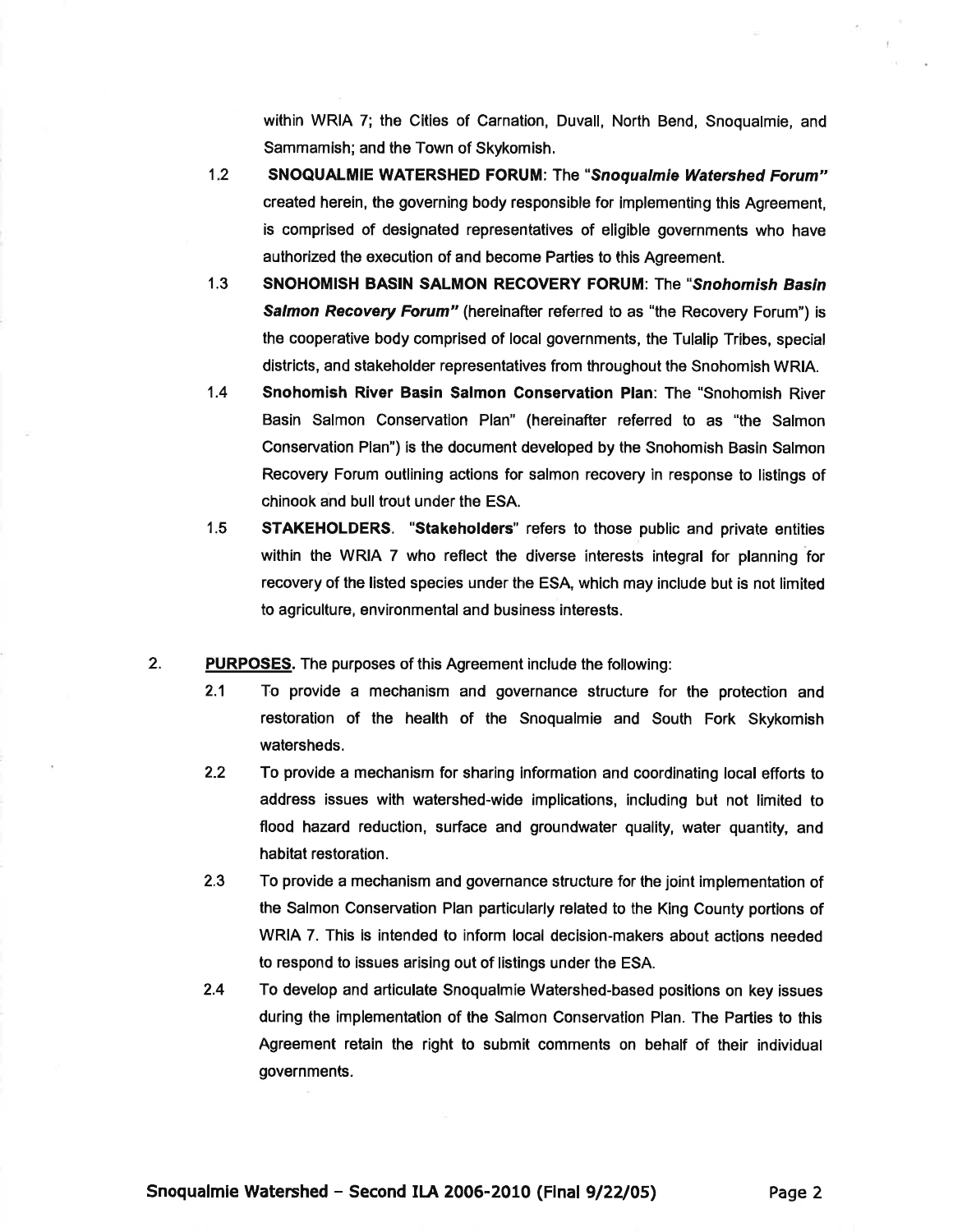- 2.5 To provide a mechanism for cooperative review and implementation of recommended policies and regulations needed for response to listings under the ESA.
- 2.6 To provide for the ongoing participation of citizens and other stakeholders in salmon recovery and other watershed efforts and to ensure continued public outreach efforts to educate and garner support for current and future watershed and ESA efforts.
- 2.7 To provide a mechanism for securing technical assistance and any available funding from federal, state and other agency sources.
- 2.8 To provide a mechanism for the implementation of other habitat, surface and groundwater quality, water quantity and flood hazard reduction projects with other local, regional, tribal, state, federal and non-profit funds as may be contributed to or secured by the **Snoqualmie Watershed Forum.**
- 2.9 To annually recommend projects for grant funding by the King Conservation District through the King Conservation District Assessment's Forum distribution.
- 210 To provide a framework for cooperation and coordination among the parties on issues relating to the WRIA 7 or sub-WRIA 7 basin planning or to meet the requirement of a commitment by any party to participate in WRIA 7 based or watershed basin planning in response to any state or federal law which may require such participation as a condition of any funding, permitting or other program of state or federal agencies, at the discretion of such party to this Agreement.

It is not the purpose or intent of this Agreement to create, supplant, preempt or supersede the authority or role of any jurisdiction, governmental entity or water quality policy bodies such as the Regional Water Quality Committee.

3. **EFFECTIVE DATE AND TERM.** This Agreement shall become effective upon its execution by King County and at least two (2) of the eligible cities within the King County portion of WRIA 7, as authorized by each government's governing body. Once effective, this Agreement shall remain in effect for an initial term of five (5) years; provided, however, that this Agreement may be extended for such additional terms as the Parties may agree to in writing, with such extension being effective upon its execution by King County and at least two (2) of the eligible cities within the King County portion of WRIA 7. Such extension shall bind only those Parties executing the extension.